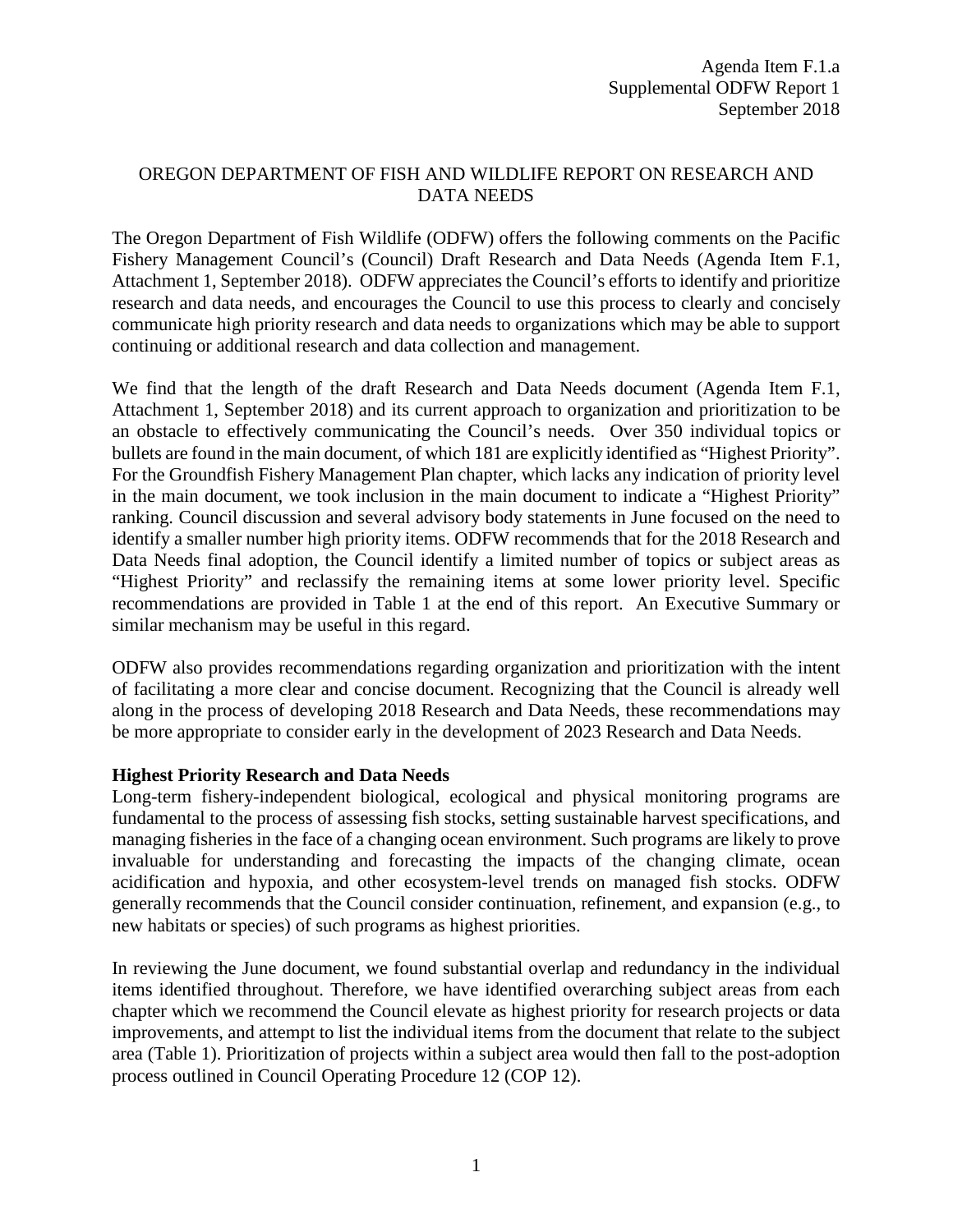#### *Chapter 2.0 Ecosystem Based Fisheries Management and Marine Protected Areas*

1. Research and data in support of the Climate and Communities Initiative

Long-term monitoring of physical (e.g., currents, ocean chemistry, temperatures, upwelling) and ecological (e.g., phytoplankton production, zooplankton abundance and composition, predator population densities) attributes of the California Current Ecosystem is critical to understanding how the ocean environment is changing and predicting potential impacts on fisheries and communities. For example, NOAA's Integrated Ocean Observing Systems are a valuable resource for collecting, modeling, and disseminating some such information and require continued federal support.

The Ecosystem Workgroup (EWG) identified a number of priorities in their June report (Agenda Item C.4.a, June 2018) which may support the development of the Climate and Communities Initiative. The priorities identified by the EWG largely capture those related to physical and ecological ocean monitoring and modeling. ODFW supports the EWG recommendation to prioritize research and data efforts that support the initiative, especially those that relate to maintenance, evaluation, and improvement of these monitoring systems.

#### *Chapter 3.0 Economics and Social Science Components*

1. Community indicators

The Council has identified development and improvement of community-level indicators for fishery dependence, well-being, and resilience as a need for the annual California Current Ecosystem Status Report. In addition, development of community-level indicators is likely to be useful in the Council's development of the Climate and Communities initiative. ODFW recommends that the Council identify related items as a highest priority.

#### *Chapter 4.0 Groundfish Fishery Management Plan*

1. Continue existing fishery-independent surveys

Existing fishery-independent surveys relevant to groundfish include the NWFSC Shelf-Slope trawl survey, the Southern California Bight Hook and Line survey, the California Cooperative Oceanic Fisheries Investigations (CalCOFI) egg and larval production survey, the International Pacific Halibut Commission longline survey, and the mid-water acoustic survey of Pacific hake. The hake acoustic and halibut longline surveys were listed as priorities in the 2013 Research and Data Needs document but appear to have been dropped from the 2018 document for unclear reasons. ODFW recommends that the Council identify continuation of fishery-independent surveys as a highest priority, including the hake acoustic and halibut longline surveys.

2. Develop new fishery-independent surveys

There are a number of important groundfish stocks that are poorly surveyed by the existing fishery independent surveys, especially those associated with rocky habitats (i.e., untrawlable) such as yelloweye rockfish, most demersal nearshore stocks such as cabezon, greenlings and nearshore rockfishes, and mid-water schooling stocks such as black rockfish, blue rockfish, deacon rockfish, yellowtail rockfish, and widow rockfish.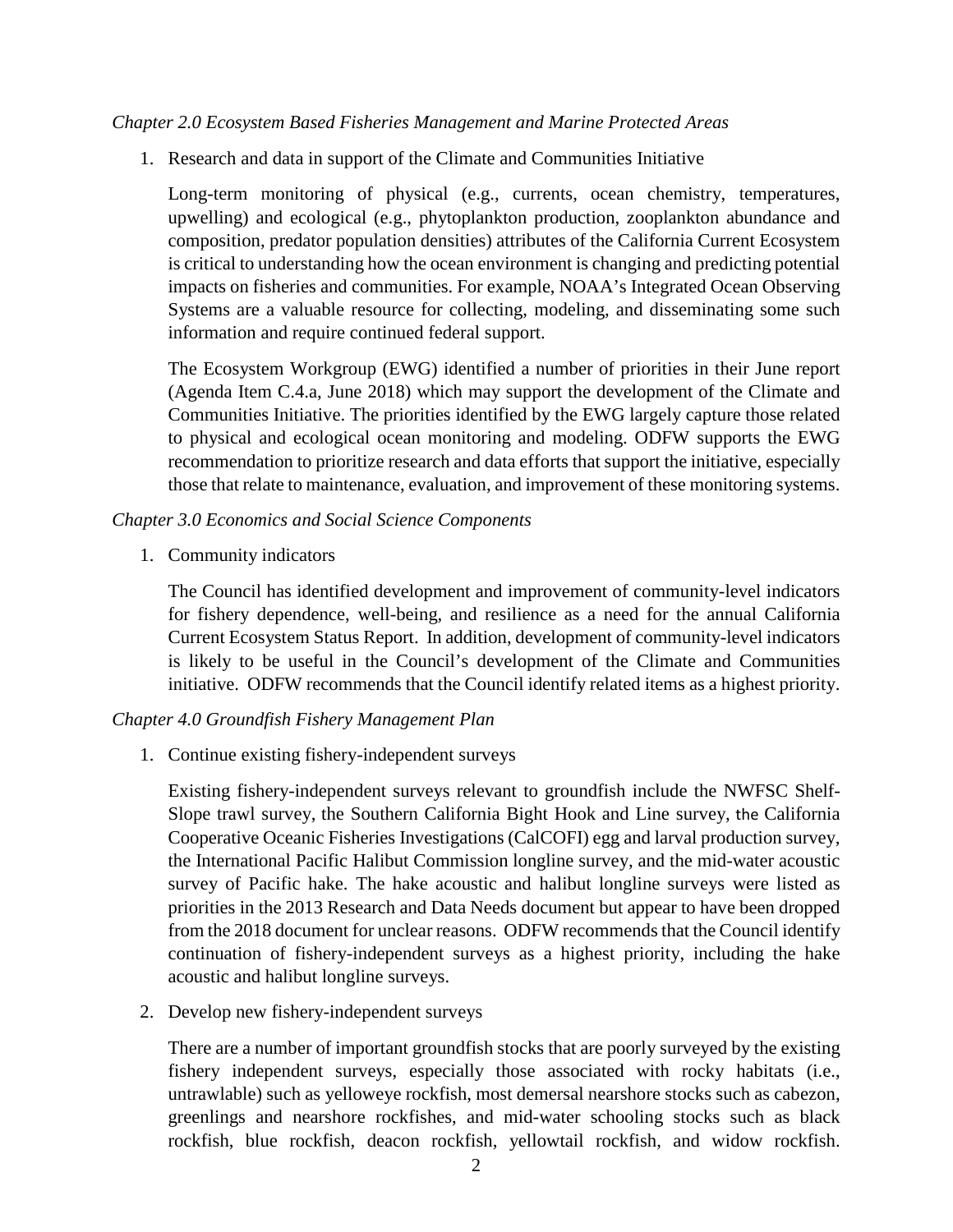Assessments for these stocks are typically highly uncertain, and many support large recreational and commercial fisheries or are limiting due to incidental catches. ODFW recommends that the Council identify development and implementation of new fisheryindependent surveys in the next 5 years as a highest priority. ODFW recommends emphasizing methods that are more likely to provide information on absolute number or biomass of a stock within the survey area, such as acoustic, visual, or combination surveys over those that are more likely to only provide a relative index of abundance such as hookand-line only surveys.

3. Research to support assessment of Amendment 28 habitat impacts

Implementation of Amendment 28 will open areas that have been closed to commercial groundfish bottom trawl gear for many years in both the RCAs and EFHCAs, and will establish new and expanded closures via EFHCAs. This presents a unique and ephemeral opportunity to study the habitat impacts of bottom trawl gear as well as habitat recovery. ODFW recommends that the Council identify research that will support assessment of the impacts of re-openings and closures implemented through Amendment 28, including baseline data collection.

4. Catch Reconstructions

Comprehensive estimates of commercial and recreational removals (i.e., catch) are another fundamental data need for assessing the status of stocks and setting harvest specifications. The complexity of mixed-stock groundfish fisheries, with a large number of stocks, gear types, sectors and jurisdictions, and a long history of exploitation with little to no sampling conducted until at least 1980 makes such comprehensive estimation particularly problematic. Despite this, much progress has been made since the Council initially identified it as a priority, and promising developments are on the horizon. ODFW feels that addressing this issue is achievable within the next five years, and recommends the Council identify these items as highest priority.

## *5.0 Salmon Fishery Management Plan*

1. Research to improve stock identification and use in management

Given the number of stocks managed in the salmon FMP, the fact that several are listed under the ESA, and the realities of weak-stock management, improving the ability of fisheries managers to identify stocks impacted by fisheries with high spatial and temporal resolution is an important aspect of salmon fisheries management. There are a large number of individual needs listed in the document, some of which may be more likely to be useful than others. ODFW recommends that the Council identify research that supports this effort as highest priority.

2. California Central Valley Fall Chinook Assessment and Management

The need to manage impacts on this stock has led to significant restrictions in salmon fisheries, and the stock is now considered overfished. A better understanding of the population dynamics of this stock is needed, and ODFW recommends that the Council identify research and data supporting this need as a highest priority.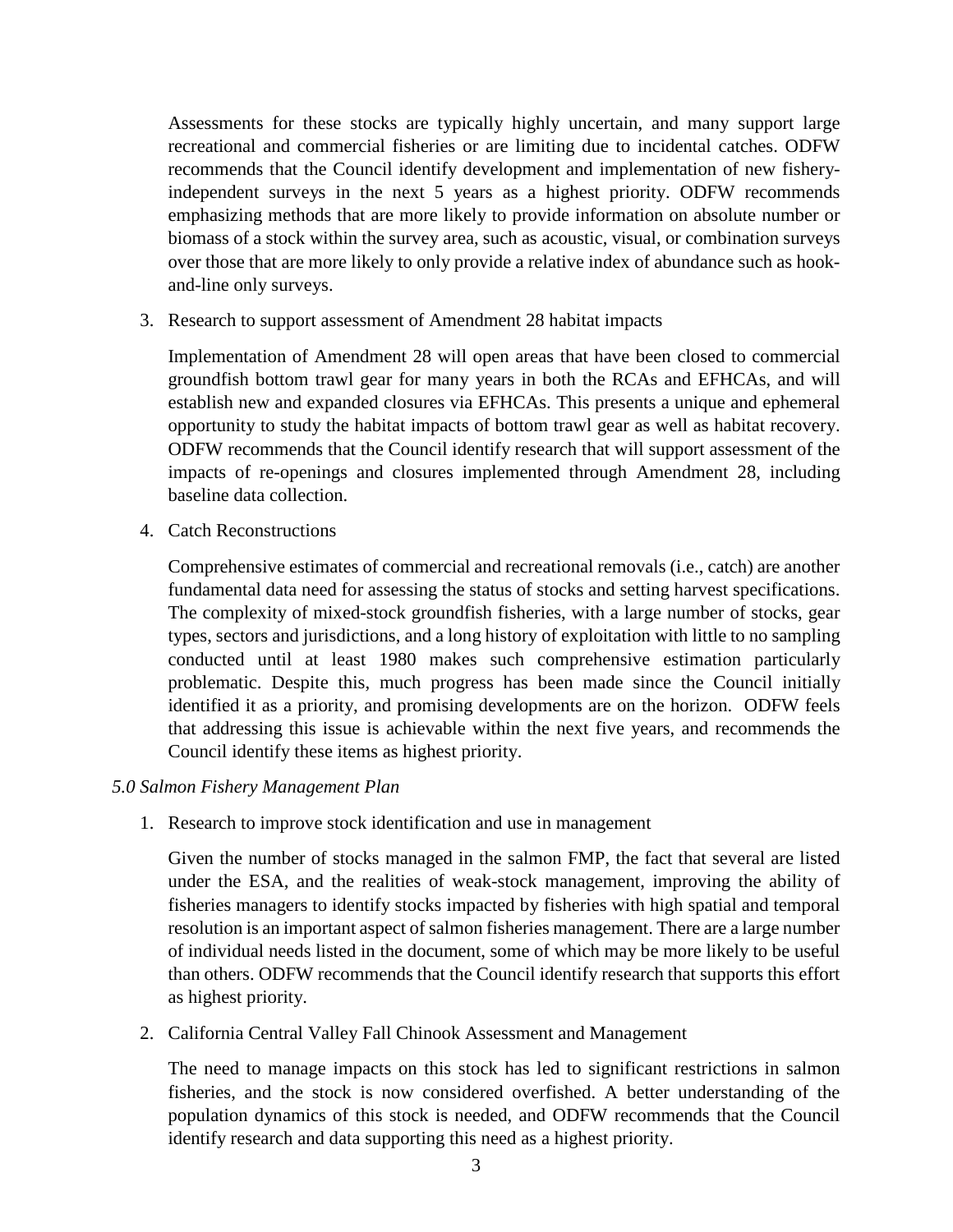#### 3. Mark-Selective Fisheries

Mark selective fisheries are an important management tool for conducting mixed-stock ocean salmon fisheries that attempt to optimize harvest opportunities while limiting impacts on stocks of concern. ODFW recommends that the Council identify research and data that support development and implementation of mark-selective fisheries as highest priority.

## *6.0 Coastal Pelagic Species Fishery Management Plan*

1. Continue the Southwest Fishery Science Center acoustic-trawl survey and conduct research to refine and improve the methodology

While a number of potential issues regarding the acoustic-trawl methodology have been raised through council Advisory Bodies, methodology review, and public comment, ODFW recommends that the Council identify continuation of the survey as a highest priority, in conjunction with research that is needed to refine and improve the methodology.

2. Continue to explore additional fishery-independent survey methods for priority Coastal Pelagic Species (CPS) fisheries.

The acoustic-trawl survey as currently configured does not survey the entire population of any CPS for operational and practical reasons. ODFW recommends that the Council identify exploration of fishery-independent survey methods that will complement or supplemental the acoustic-trawl survey as a highest priority. In particular, methods that are able to survey the area inshore of the acoustic-trawl survey for priority CPS (Pacific sardine, Northern anchovy, and Pacific mackerel) should be prioritized.

## *7.0 Highly Migratory Species Fishery Management Plan*

The document identifies two items as "most important highest priorities" in the current document. ODFW appreciates the effort to highlight these items and agrees with identifying them as highest priority for HMS. For completeness, we include them here and recommend that the Council identify these plus one additional item as highest priority.

1. Management Strategy Evaluation for bluefin and albacore tuna

These ongoing projects will be useful for consideration of reference points, status determination criteria, and biological and economic impacts in international management forums.

2. Swordfish stock structure

There is evidence that a portion of swordfish taken in Council managed fisheries is likely from the Eastern Pacific Ocean (EPO) stock instead of the Western and Central North Pacific (WCNPO) stock as assumed. While the WCPO stock is considered healthy, the last assessment of the EPO stock (2014) found that harvest rates likely exceeded Maximum Sustainable Yield based reference points may have occurred in several years from 1998- 2012 (the terminal year of the assessment). Given the council and public interest in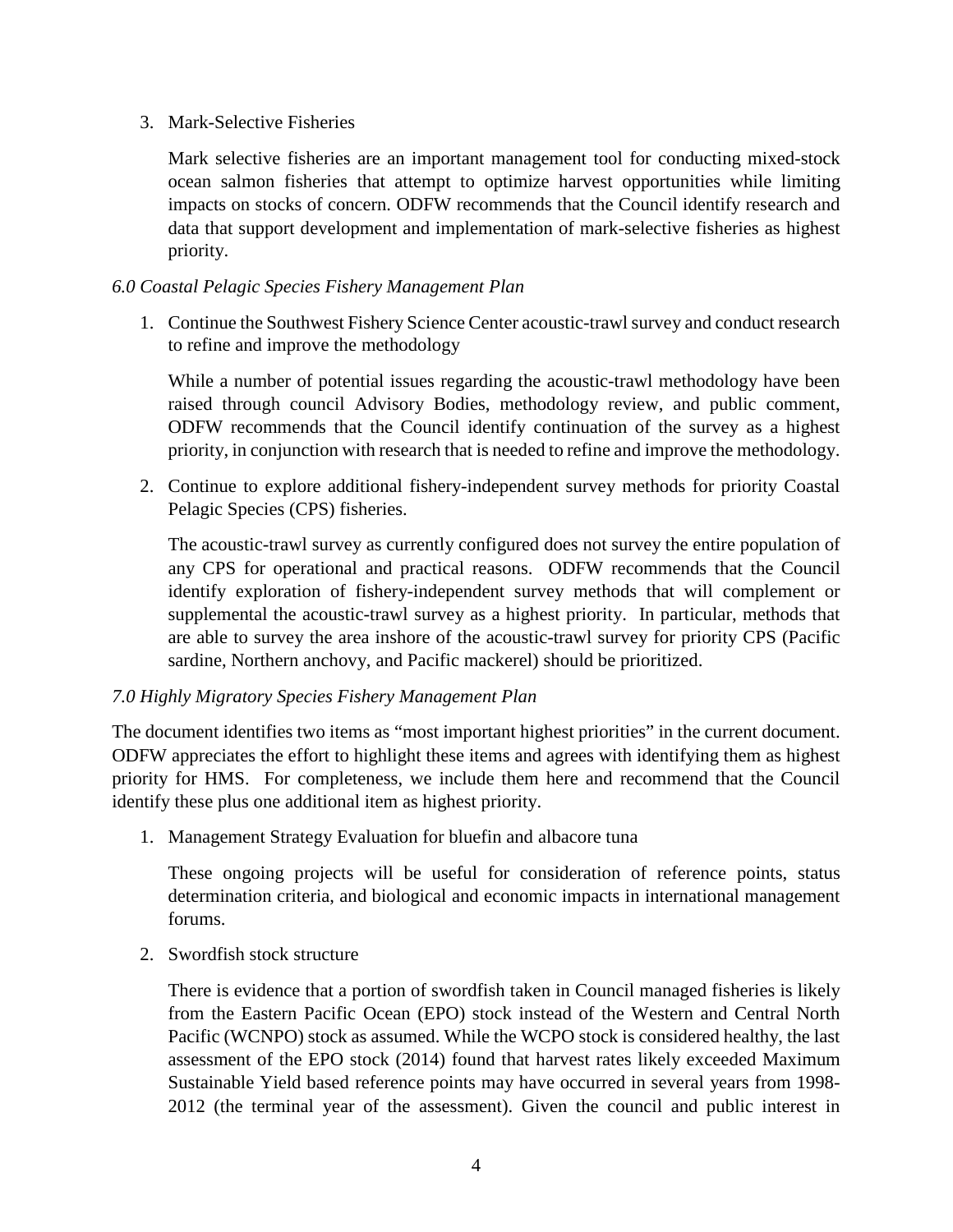increasing west coast based harvest of swordfish, ODFW recommends that the Council identify research on swordfish stock structure as a highest priority.

3. Bycatch reduction using dynamic ocean modeling (e.g., EcoCast)

Reducing bycatch in the drift gillnet HMS fishery has been a focus of the Council deliberation and action over the last several years. ODFW feels that dynamic ocean modeling holds promise for this and other applications, and recommends the Council identify this as a highest priority research need.

# **Organization and Process**

The chapters are inconsistent in organizational and prioritization scheme, and contain many redundancies both within and between chapters. In a number of instances, nearly the exact same paragraph or bullet point is repeated several times. In some cases, the redundancy is explicitly stated and is done "for emphasis". ODFW believes that redundancy dilutes the document as a whole rather than providing emphasis, and an effort should be made to consolidate individual items into topic areas and reduce redundancy. For example, in Chapter 7 improvements in fisheries statistics are called for in the overall needs as well as in sections for many individual species. This chapter could be significantly streamlined by calling for improvements in fisheries statistics as a single topic, and listing the species that would benefit rather than repetition. Similar redundancy is found between chapters, in particular there is substantial overlap between Chapters 2 and 3 and the individual FMP chapters. This type of redundancy is unnecessary and ultimately counterproductive.

Each chapter uses a different prioritization scheme, to the extent that it is extremely difficult to compare categorizations across chapters. Often times no prioritization level is identified at all, with categories such as "Emerging" and "Ongoing" leaving the reader to wonder what the lack of an assigned priority level means. ODFW recommends that the Council instruct contributors to and collators of the document to develop and apply a consistent prioritization scheme throughout the document.

Each chapter contains a section that attempts to track progress on research and data needs identified in the previous iteration of the document. The characterizations of progress are often incomplete and focused on one or two examples. The effort required to conduct a complete accounting of progress is high, likely beyond what the Council would consider reasonable for this task. While some review of progress is perhaps necessary to evaluate current needs, it does not seem to be particularly relevant or useful in communicating the Council's priorities to interested parties. ODFW recommends that it not be included as part of future Research and Data Needs documents in the interest of streamlining and focusing the Council's priorities.

It may be desirable to revisit COP 12 prior to beginning development of the 2023 Research and Data Needs. Revisions could include additional specification regarding the organization and prioritization of the document, clearer definition of the roles of Council Advisory Bodies, or an opportunity for Council to provide guidance to staff and Advisory Bodies at the start of development in advance of considering adoption of the public review draft.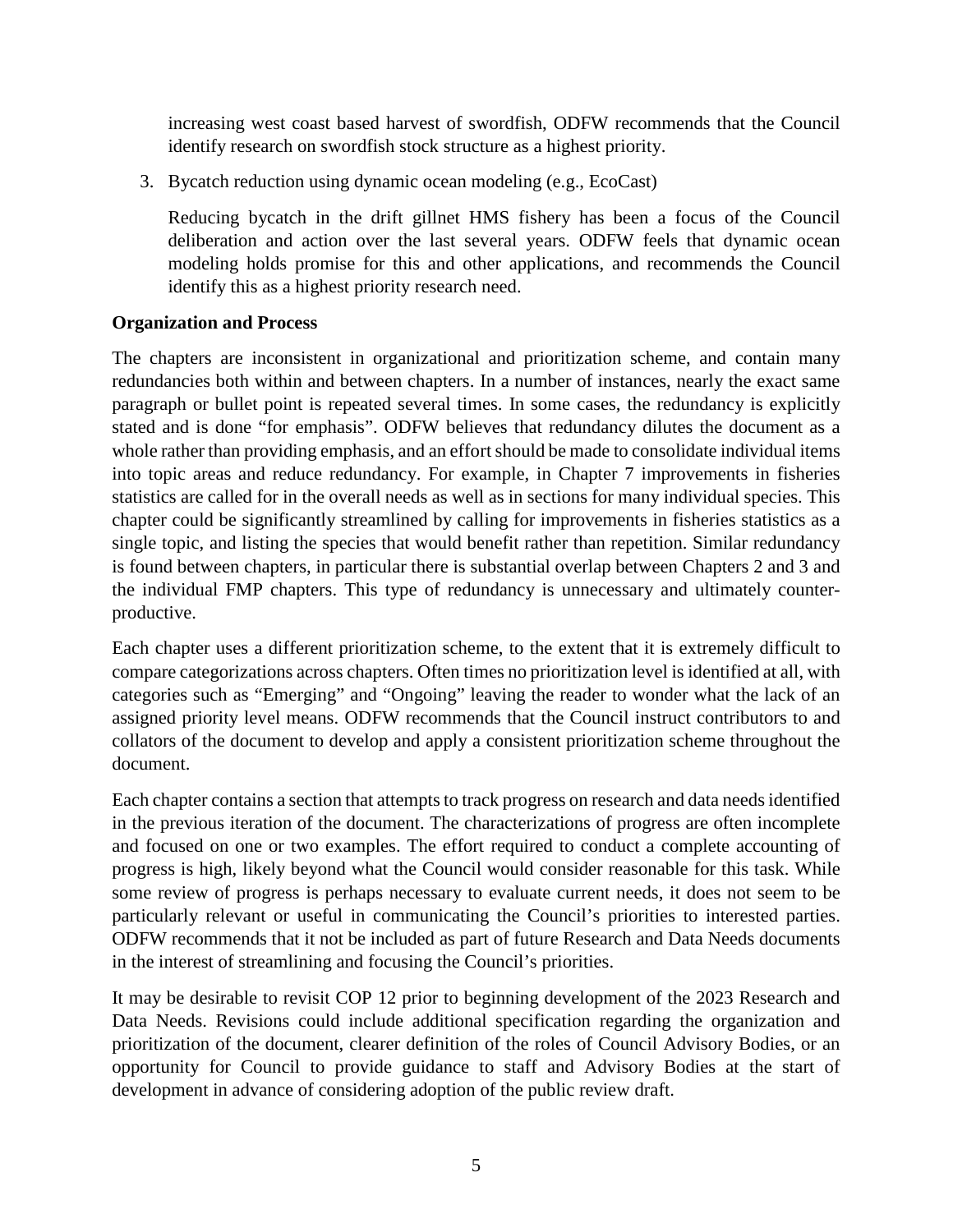| Chapter                                                                               | <b>ODFW Subject Area</b>                                                                                                                                                                                                                                                                                                                                                                                                                 | Section, topic, or bullet                                                                                                                                                                                                                                                                                                                                                                                              | Page # |
|---------------------------------------------------------------------------------------|------------------------------------------------------------------------------------------------------------------------------------------------------------------------------------------------------------------------------------------------------------------------------------------------------------------------------------------------------------------------------------------------------------------------------------------|------------------------------------------------------------------------------------------------------------------------------------------------------------------------------------------------------------------------------------------------------------------------------------------------------------------------------------------------------------------------------------------------------------------------|--------|
|                                                                                       | way that will affect fisheries (i.e., climate change).<br>short- and long-term climate shifts.<br>distribution shifts will impact jurisdictions and communities.<br>Research and data in support<br>Atlantis) that incorporate environmental variation and<br>of the Climate and<br><b>Communities Initiative</b><br>risk assessment for fishing strategies.<br>Develop indicators of harmful algal blooms (HABs) and the<br>fisheries). | Identify key physical and biological indicators for prediction of<br>salmon early ocean survival and groundfish recruitment, as well as<br>other conditions that are directly applicable to management.                                                                                                                                                                                                                | 5      |
|                                                                                       |                                                                                                                                                                                                                                                                                                                                                                                                                                          | Identify how the climate might be changing on long time scales in a                                                                                                                                                                                                                                                                                                                                                    | 6      |
|                                                                                       |                                                                                                                                                                                                                                                                                                                                                                                                                                          | Investigate how viability and resilience of coastal communities are<br>affected by changes in ecosystem structure and function, including                                                                                                                                                                                                                                                                              | 13     |
|                                                                                       |                                                                                                                                                                                                                                                                                                                                                                                                                                          | Monitor, model, and predict changes in distribution of species<br>related to changes in ocean conditions and climate. Identify how<br>climate change will affect spatio-temporal ocean distributions and<br>the overlap between predator-prey assemblages. Identify how                                                                                                                                                | 13     |
| 2.<br>Ecosystem Based<br><b>Fisheries Management</b><br>and Marine Protected<br>Areas |                                                                                                                                                                                                                                                                                                                                                                                                                                          | Continue development of ecosystem-based models (including<br>anthropogenic disturbances to guide harvest policies and enable                                                                                                                                                                                                                                                                                           | 13     |
|                                                                                       |                                                                                                                                                                                                                                                                                                                                                                                                                                          | Assess high and low frequency changes in the availability of target<br>stocks, and the vulnerability of bycatch species, in response to<br>dynamic changes in climate and oceanographic conditions (such as<br>seasonal changes in water masses, changes in temperature fronts<br>or other boundary conditions, and changes in prey abundance).                                                                        | 14     |
|                                                                                       |                                                                                                                                                                                                                                                                                                                                                                                                                                          | phytoplankton community (diatoms vs. dinoflagellates) for the<br>entire CCE to identify and track changes to the base of the marine<br>food web. Evaluate relationships with other indicators of climatic<br>and oceanographic conditions, fisheries productivity, and fisheries<br>participation (because HAB toxins can close important fisheries<br>such as Dungeness crab, potentially redirecting effort to other | 14     |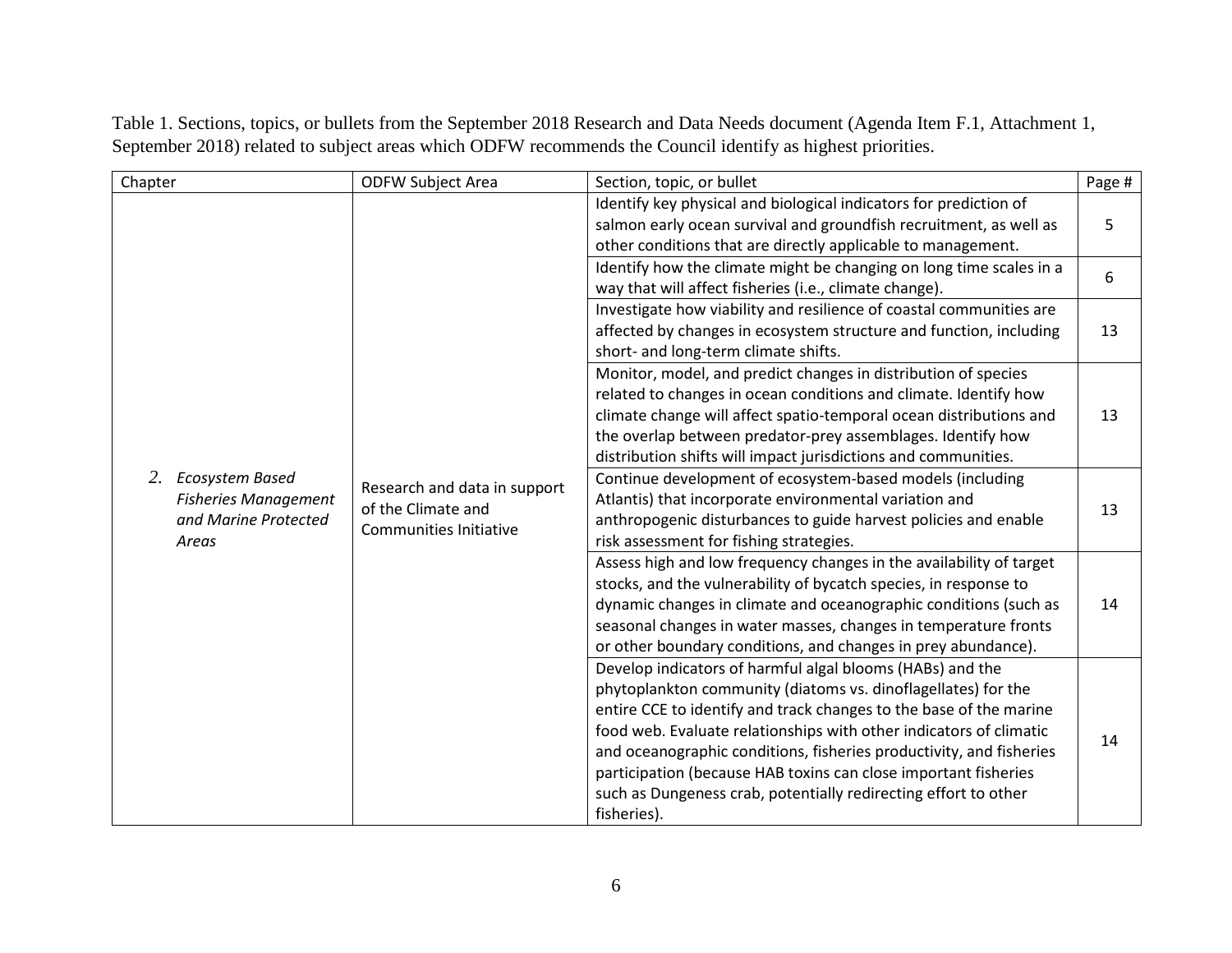| Chapter                                        | <b>ODFW Subject Area</b>                                                            | Section, topic, or bullet                                                                                                                                                                  | Page #    |
|------------------------------------------------|-------------------------------------------------------------------------------------|--------------------------------------------------------------------------------------------------------------------------------------------------------------------------------------------|-----------|
|                                                |                                                                                     | Evaluate the influence of climatic/oceanographic conditions on the<br>population dynamics of FMP species. Develop indicators to track                                                      | 14        |
|                                                |                                                                                     | that influence, such as for upwelling, sea surface temperatures,<br>Pacific Decadal Oscillation, chl-a, and zooplankton index.                                                             |           |
|                                                |                                                                                     | Direct physiological effects of temperature, pH, and dissolved<br>oxygen changes on managed and non- FMP forage species,                                                                   | 16        |
| 2.                                             |                                                                                     | including, but not limited to: tolerance limits, growth rate, and<br>reproductive rate.                                                                                                    |           |
| Ecosystem Based<br><b>Fisheries Management</b> | Research and data in support<br>of the Climate and<br><b>Communities Initiative</b> | Current spatial and depth boundaries of all FMP and non-FMP<br>forage species in regards to temperature, pH, and dissolved oxygen.                                                         | 16        |
| and Marine Protected<br>Areas                  |                                                                                     | Spatially-specific trend analysis of temperature, pH, and dissolved<br>oxygen changes specific to the EFH of all FMP and non-FMP forage<br>species.                                        | 16        |
|                                                |                                                                                     | Spatially-specific forecasts of temperature, pH, and dissolved<br>oxygen changes specific to the EFH of all FMP and non-FMP forage<br>species.                                             | 16        |
|                                                |                                                                                     | Spatially-specific trend and forecast of temperature, pH, and<br>dissolved oxygen effects on food chain base (primary and secondary<br>production) for all FMP and non-FMP forage species. | 16        |
| $\beta$ .<br><b>Economics and Social</b>       | <b>Community indicators</b>                                                         | Development of data sources for community-level indicators<br>related to recreational fishing                                                                                              | 20        |
| <b>Science Components</b>                      |                                                                                     | Continued development and validation of community-level<br>indicators                                                                                                                      | 21        |
| Groundfish Fishery<br>4.                       |                                                                                     | Continue the annual NWFSC Shelf-Slope trawl survey.                                                                                                                                        | 34        |
| Management Plan                                | Continue existing fishery-                                                          | Maintain the California Cooperative Oceanic Fisheries Investigations<br>(CalCOFI) egg and larval production surveys.                                                                       | 34        |
|                                                | independent surveys                                                                 | ODFW Recommendation - include continuation of the Whiting                                                                                                                                  |           |
|                                                |                                                                                     | Acoustic-Trawl Survey and Southern California Bight Hook and                                                                                                                               | <b>NA</b> |
|                                                |                                                                                     | Line Survey in this subject area                                                                                                                                                           |           |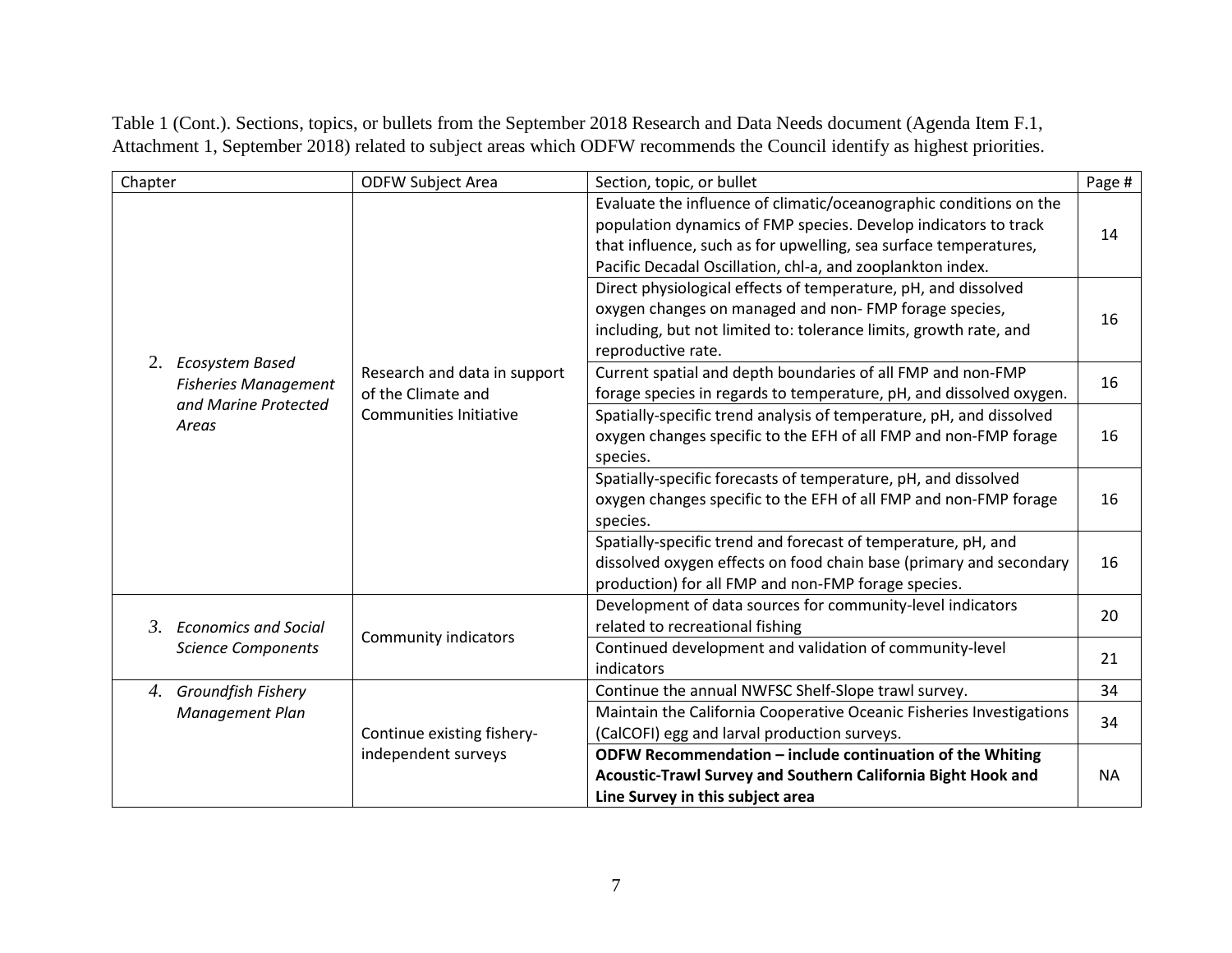| Chapter                                     | <b>ODFW Subject Area</b>                                             | Section, topic, or bullet                                                                                                                                                                                                                                                                              | Page # |
|---------------------------------------------|----------------------------------------------------------------------|--------------------------------------------------------------------------------------------------------------------------------------------------------------------------------------------------------------------------------------------------------------------------------------------------------|--------|
|                                             |                                                                      | Develop a coastwide fishery independent nearshore survey.                                                                                                                                                                                                                                              | 34     |
|                                             | Develop new fishery-<br>independent surveys                          | Continue to explore additional survey methods.<br>ODFW Recommendation - explicitly include exploration of<br>acoustic methods for mid-water schooling rockfishes in both the<br>nearshore (e.g., black, blue, and deacon rockfish) and on the shelf<br>(e.g., widow, yellowtail, and canary rockfish). | 34     |
|                                             |                                                                      | ODFW Recommendation - emphasize methods that provide<br>information on absolute biomass or abundance over those that                                                                                                                                                                                   |        |
|                                             |                                                                      | provide only a relative index of biomass or abundance.                                                                                                                                                                                                                                                 |        |
| Groundfish Fishery<br>4.<br>Management Plan |                                                                      | Examine response of HFI to re-openings and closures of EFHCAs and<br>RCAs.                                                                                                                                                                                                                             | 45     |
|                                             |                                                                      | Conduct studies to map the distribution and abundance of HFI<br>species, with emphasis in EFHCAs and areas of potential high risk<br>from fishing and non-fishing impacts.                                                                                                                             | 45     |
|                                             |                                                                      | Conduct studies in the core-RCA before trawling is re-initiated to<br>establish a modern baseline for fish, mega-macroinvertebrates, and<br>habitat conditions.                                                                                                                                        | 45     |
|                                             | Research to support<br>assessment of Amendment 28<br>habitat impacts | Collaborate with trawlers to establish long-term research areas to<br>serve as controls in the core RCA, as well as treatment areas to<br>conduct controlled commercial trawling.                                                                                                                      | 46     |
|                                             |                                                                      | Examine the relationship between an individual trawl pass and the<br>level of disturbance and recovery of benthic macro-invertebrates.                                                                                                                                                                 | 46     |
|                                             |                                                                      | Conduct studies to characterize and quantify the effects of other<br>bottom-contact gear types and mid-water trawl gear on soft<br>bottom and rocky habitats.                                                                                                                                          | 46     |
|                                             |                                                                      | Examine the cumulative impacts of fishing gear (including line,<br>weights, traps and pots) including derelict fishing gear on important<br>habitats such as rocky reefs and eelgrass beds.                                                                                                            | 46     |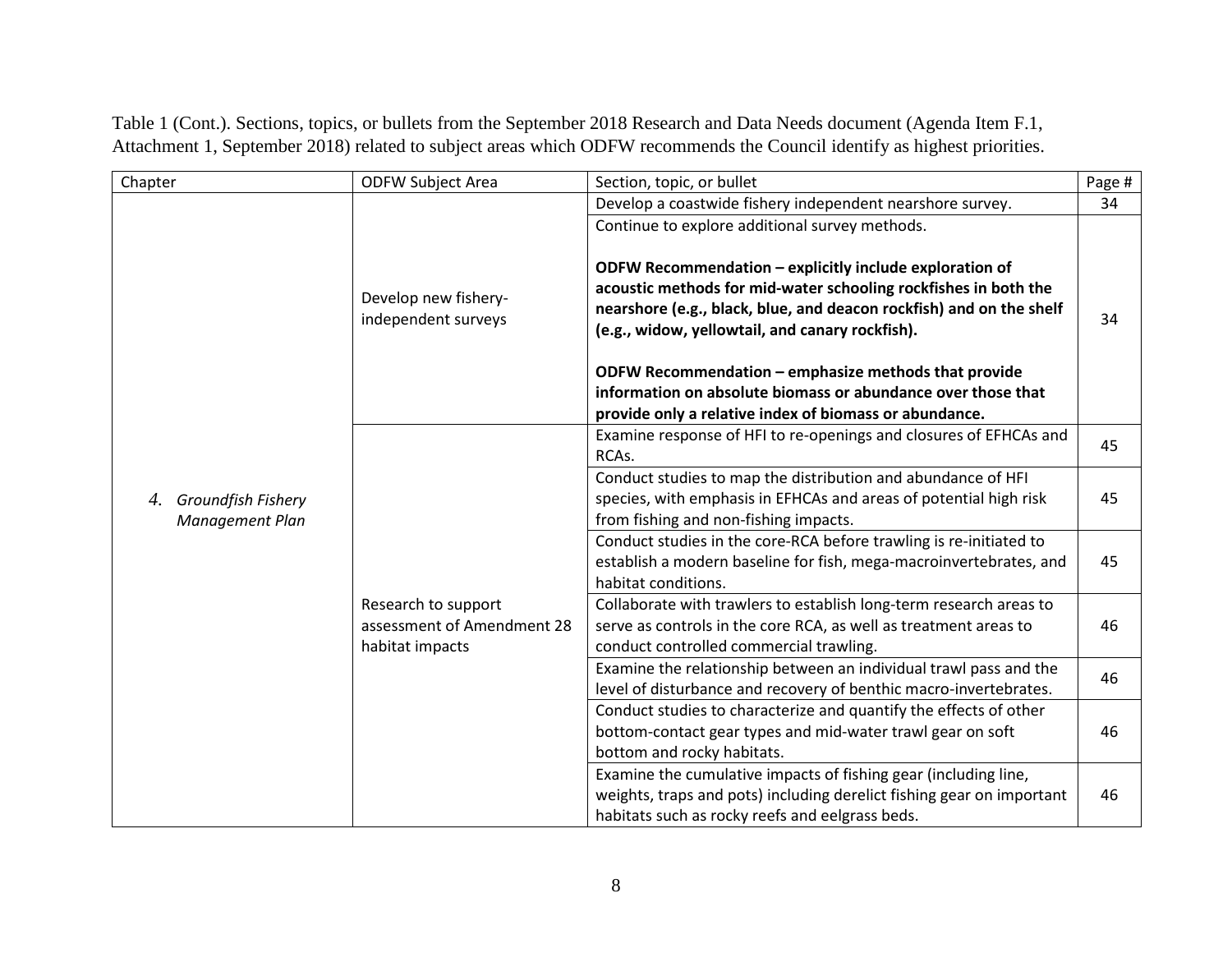| Chapter                                     | <b>ODFW Subject Area</b>                                             | Section, topic, or bullet                                                                                                                       | Page # |
|---------------------------------------------|----------------------------------------------------------------------|-------------------------------------------------------------------------------------------------------------------------------------------------|--------|
|                                             |                                                                      | Conduct high-resolution seafloor mapping and high-resolution                                                                                    |        |
|                                             |                                                                      | habitat maps in EFHCAs previously mapped at low resolution or not<br>mapped.                                                                    | 47     |
|                                             |                                                                      | Collect baseline data on species and habitat condition in existing                                                                              |        |
|                                             | Research to support<br>assessment of Amendment 28<br>habitat impacts | (Amendment 19) and future (Amendment 28) EFHCAs, and monitor<br>effects of these closures on species and habitat over time.                     | 47     |
|                                             |                                                                      | Monitor effects of new bottom trawling in EFHCAs identified for<br>reopening under Amendment 28.                                                | 47     |
|                                             |                                                                      | Conduct studies in EFHCAs to determine the effects of benthic<br>habitat protection for promoting groundfish productivity.                      | 47     |
| Groundfish Fishery<br>4.<br>Management Plan |                                                                      | Evaluate the boundaries of the EFHCAs as new seafloor habitat<br>maps become available to identify area where protections should<br>be refined. | 47     |
|                                             |                                                                      | Complete the WA historical catch reconstruction.                                                                                                | 35     |
|                                             | <b>Catch Reconstructions</b>                                         | Thoroughly review the historical catch reconstructions; develop                                                                                 | 35     |
|                                             |                                                                      | uncertainty measures.                                                                                                                           |        |
|                                             |                                                                      | Provide better documentation of the process used to construct the<br>historical catch and discard time series.                                  | 36     |
|                                             |                                                                      | Continue to improve the historical catch and discard time series.                                                                               | 36     |
|                                             |                                                                      | Transfer copies of state catch reconstructions and contributing<br>databases to PacFIN so there is a single repository.                         | 36     |
|                                             |                                                                      | Advances in Genetic Stock Identification (GSI), Parentage Based                                                                                 |        |
|                                             |                                                                      | Tagging (PBT), otolith marking, and other techniques make it                                                                                    | 51     |
|                                             |                                                                      | feasible to use a variety of stock identification technologies to                                                                               |        |
| Salmon Fishery<br>5.                        | Research to improve stock                                            | assess fishery impacts and migration patterns.                                                                                                  |        |
| Management Plan                             | identification and use in                                            | Development and application of technologies to collect high-                                                                                    |        |
|                                             | management                                                           | resolution at-sea and dockside genetic data and associated                                                                                      | 62     |
|                                             |                                                                      | information (time, location and depth of capture, ocean conditions,                                                                             |        |
|                                             |                                                                      | scales, etc.).                                                                                                                                  |        |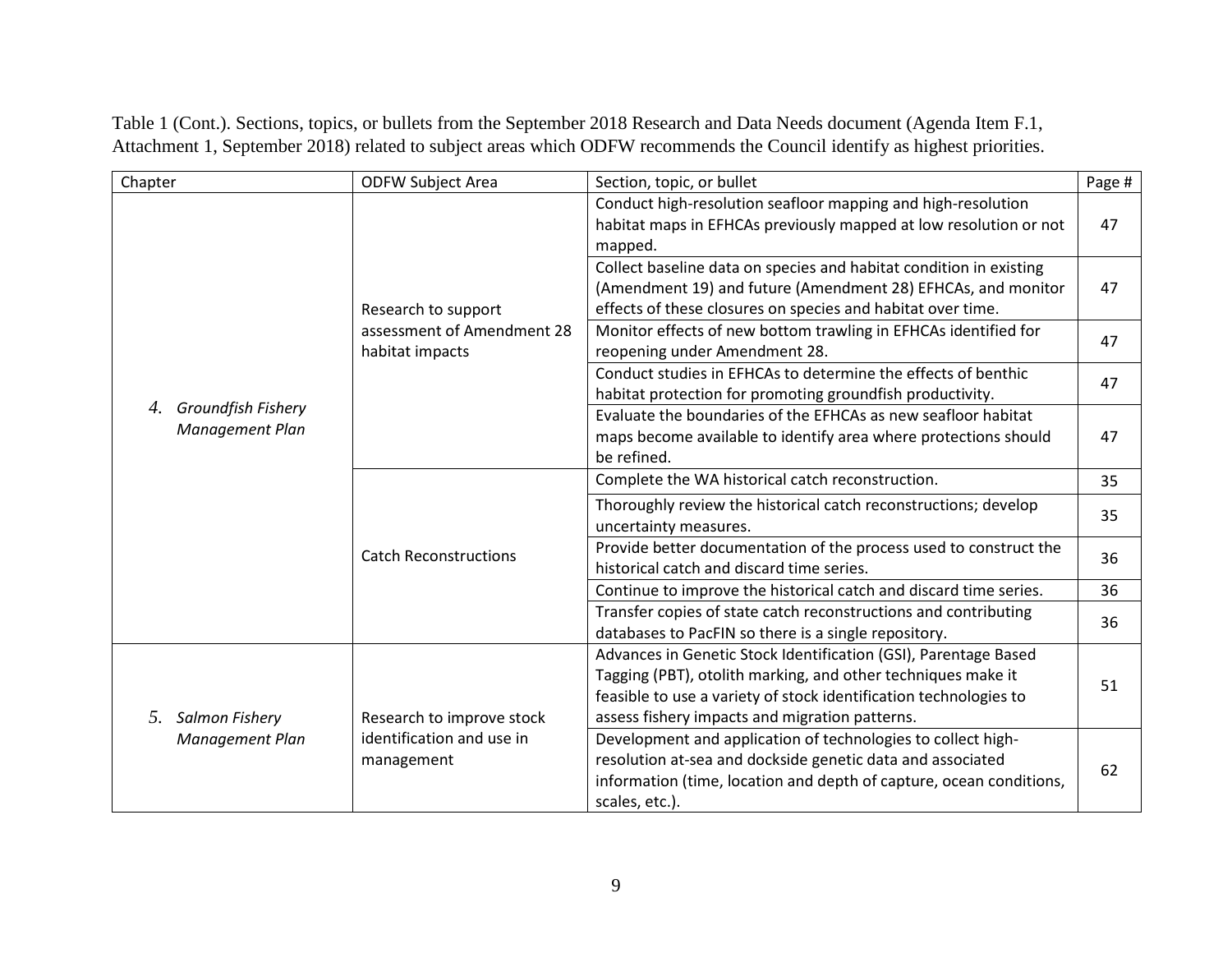| Chapter                     | <b>ODFW Subject Area</b>                                             | Section, topic, or bullet                                                                                                                                                                                                                                                                                                                                                                                                                                                                                      | Page # |
|-----------------------------|----------------------------------------------------------------------|----------------------------------------------------------------------------------------------------------------------------------------------------------------------------------------------------------------------------------------------------------------------------------------------------------------------------------------------------------------------------------------------------------------------------------------------------------------------------------------------------------------|--------|
| <b>Salmon Fishery</b><br>5. | Research to improve stock<br>identification and use in<br>management | Identification of stock distribution patterns useful for fisheries<br>management and appropriate management strategies to take<br>advantage of these distribution patterns.                                                                                                                                                                                                                                                                                                                                    | 62     |
|                             |                                                                      | Development of pre-season and in-season management models to<br>implement these management strategies and integrate them with<br>Council management.                                                                                                                                                                                                                                                                                                                                                           | 62     |
|                             |                                                                      | Continue to evaluate whether PBT sampling and tag recovery<br>programs can be practically and cost-effectively implemented to<br>provide information for annual stock assessment needs, and update<br>or revise the analysis performed for the Pacific Salmon Commission<br>as genotyping costs change or new marking/tagging/sampling<br>strategies are proposed. Genotyping all spawners used for hatchery<br>production would allow non-lethal identification of hatchery origin<br>fish at any life stage. | 62     |
| Management Plan             |                                                                      | Tissue samples should be collected and saved from entire<br>broodstock of programs desired to contribute to PBT while<br>sampling regimes for mixed-stock fisheries are devised.                                                                                                                                                                                                                                                                                                                               | 63     |
|                             | California Central Valley Fall                                       | Development of a cohort reconstruction model for SRFC                                                                                                                                                                                                                                                                                                                                                                                                                                                          | 53     |
|                             | Chinook Assessment and<br>Management                                 | Continued evaluation of alternative forecast models for the<br>Sacramento Index (SI).                                                                                                                                                                                                                                                                                                                                                                                                                          | 54     |
|                             | <b>Mark-Selective Fisheries</b>                                      | A more accurate assessment of total fishing-related mortality for<br>natural stocks of coho and Chinook is needed. The ability of existing<br>management models to predict and assess non-catch mortalities<br>needs to be evaluated and the models modified, if needed.                                                                                                                                                                                                                                       | 56     |
|                             |                                                                      | Estimates of mark rates are essential for planning mark-selective<br>fisheries. The accuracy of mark rates at release needs to be<br>evaluated as well as the variability of mark-induced mortalities<br>under operational conditions.                                                                                                                                                                                                                                                                         | 60     |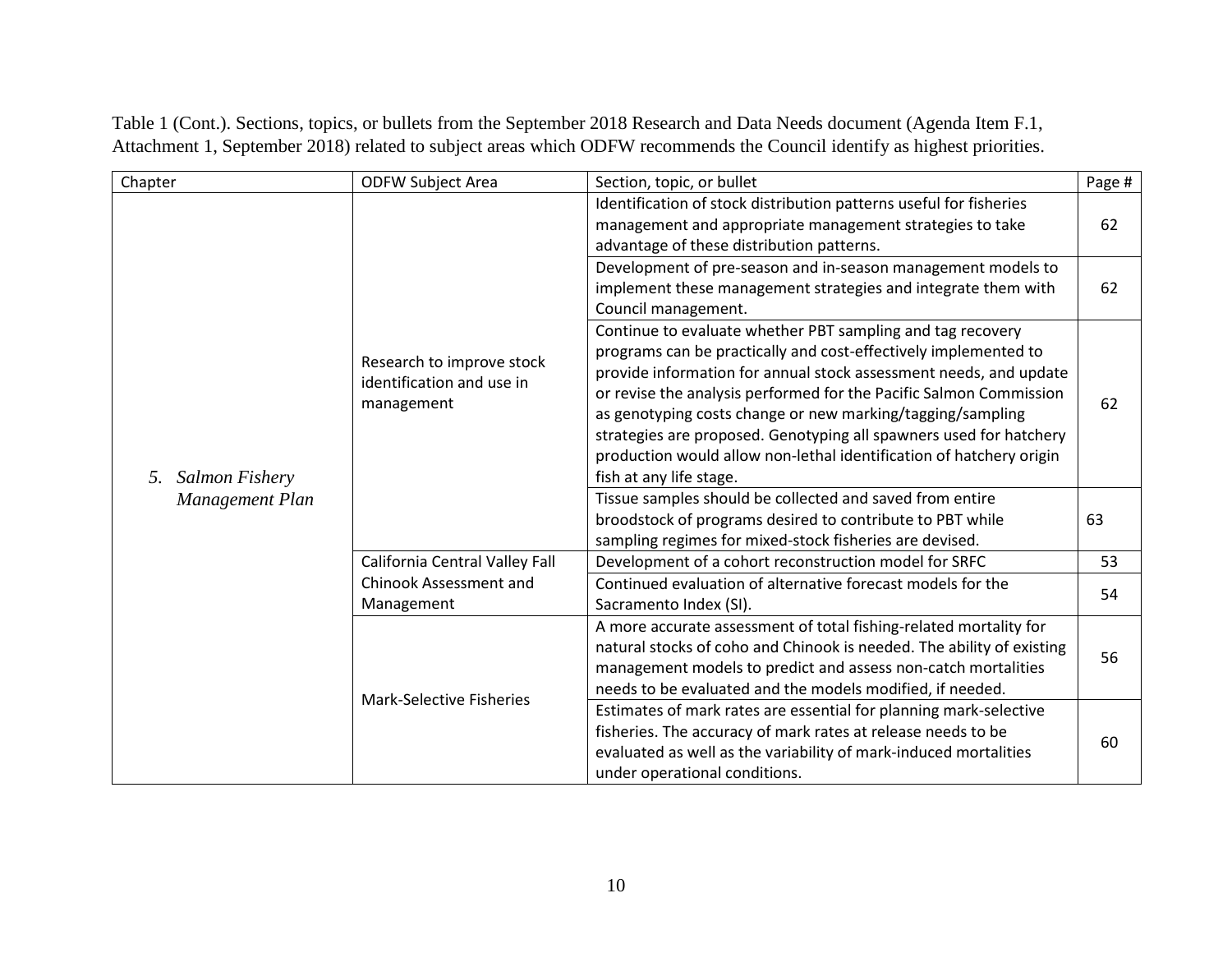| Chapter                                                            |                                                         | <b>ODFW Subject Area</b>                                                                                                                                                                                                                             | Section, topic, or bullet                                                                                                                                                                                                                                              | Page # |
|--------------------------------------------------------------------|---------------------------------------------------------|------------------------------------------------------------------------------------------------------------------------------------------------------------------------------------------------------------------------------------------------------|------------------------------------------------------------------------------------------------------------------------------------------------------------------------------------------------------------------------------------------------------------------------|--------|
| Coastal Pelagic<br>6.<br><b>Species Fishery</b><br>Management Plan |                                                         |                                                                                                                                                                                                                                                      | Study the vertical distribution of fish to determine if CPS in the<br>surface blind-zone represent a stable and/or variable portion of the<br>overall density of significance to the stock assessment. This could<br>be done using vessel sonars or acoustic moorings. | 66     |
|                                                                    |                                                         |                                                                                                                                                                                                                                                      | Continue to collect target strength data using best available<br>technology with associated relevant biological information to<br>improve current target strength models.                                                                                              | 66     |
|                                                                    | Continue the Southwest<br><b>Fishery Science Center</b> | Use net monitoring devices to monitor the trawl during all hauls.<br>The optimal instrumentation is trawl sonar, which monitors the<br>variable geometry of the trawl opening, and the distribution of fish<br>within and outside the trawl opening. | 67                                                                                                                                                                                                                                                                     |        |
|                                                                    |                                                         | acoustic-trawl survey and<br>conduct research to refine and<br>improve the methodology                                                                                                                                                               | Analyze the effect of the adaptive sampling on the bias of estimates<br>of biomass using simulation or through reanalyzing various subsets<br>of conducted transects.                                                                                                  | 67     |
|                                                                    |                                                         | Test efficiency (and suitability) of the existing trawl.                                                                                                                                                                                             | 67                                                                                                                                                                                                                                                                     |        |
|                                                                    |                                                         | Develop methods to verify that the sizes and species encountered<br>by the acoustic gear during the daytime are the same as those<br>encountered using trawls at night.                                                                              | 67                                                                                                                                                                                                                                                                     |        |
|                                                                    |                                                         |                                                                                                                                                                                                                                                      | Explore options to quantify potential fish avoidance under a range<br>of survey conditions. This could involve combining systematic<br>collection of additional data during surveys, as well as dedicated<br>experiments.                                              | 67     |
|                                                                    |                                                         |                                                                                                                                                                                                                                                      | Validate the assumption that all CPS finfish are spread out at the<br>surface.                                                                                                                                                                                         | 67     |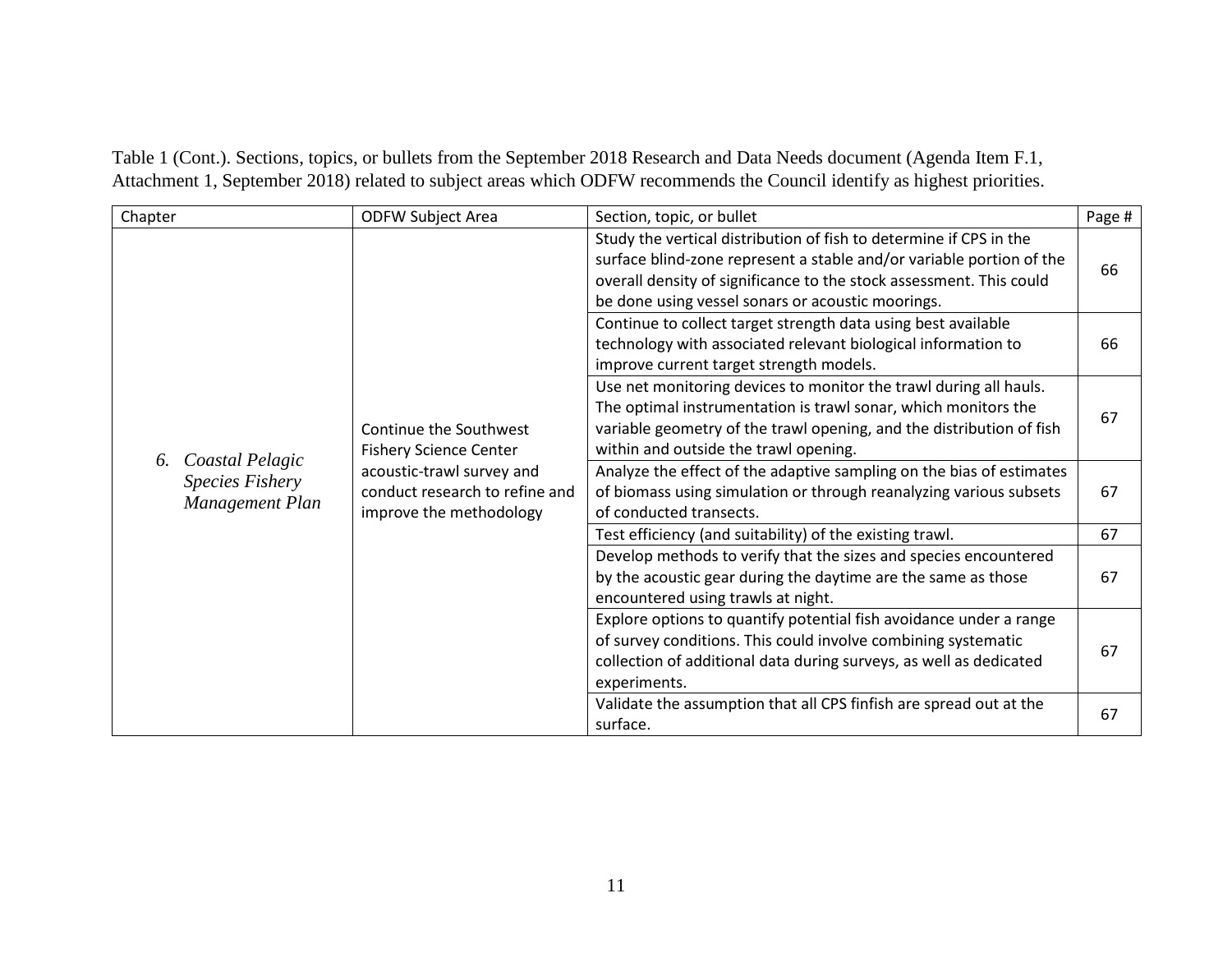| Chapter                                                           | <b>ODFW Subject Area</b>                                     | Section, topic, or bullet                                                                                                                                                                                                                                                                                                                                                                                                                                                                                                                               | Page # |
|-------------------------------------------------------------------|--------------------------------------------------------------|---------------------------------------------------------------------------------------------------------------------------------------------------------------------------------------------------------------------------------------------------------------------------------------------------------------------------------------------------------------------------------------------------------------------------------------------------------------------------------------------------------------------------------------------------------|--------|
|                                                                   |                                                              | Establish a long-term index of abundance(s) for the CPS assemblage<br>off the USA Pacific coast that is based on a sound and<br>representative sampling design, which necessarily will require<br>systematic/synoptic survey efforts, both temporally (annual) and<br>spatially (Mexico to British Columbia).                                                                                                                                                                                                                                           | 65     |
| <b>Coastal Pelagic Species</b><br>6.<br><b>Fishery Management</b> | Continue to explore additional<br>fishery-independent survey | Develop a method for estimating the variance of the biomass<br>inshore of the ATM survey from the CDFG/CWPA aerial survey. The<br>estimates of biomass from surveyed transects can be extrapolated<br>to unsurveyed areas, but this will require additional sampling to<br>ensure that the extent of between-area differences in density can<br>be quantified to inform proper stratification of expansions and to<br>allow variance to estimated.                                                                                                      | 66     |
| Plan                                                              | methods                                                      | Continue to explore and expand independent nearshore survey<br>methods and efforts to estimate the proportions of the populations<br>that may not currently be surveyed by the ATM surveys.                                                                                                                                                                                                                                                                                                                                                             | 67     |
|                                                                   |                                                              | Ongoing aerial surveys in California should be expanded to cover<br>more CPS habitat off California and PNW. Additional validation of<br>assumptions concerning observer biomass estimations and species<br>identifications are needed. The review panel noted that no<br>adequate estimates of variance are currently available; it will be<br>necessary to develop and implement a variance estimation method<br>before estimates can be used for management. Review of a<br>variance estimation method could be accomplished during a STAR<br>Panel. | 68     |